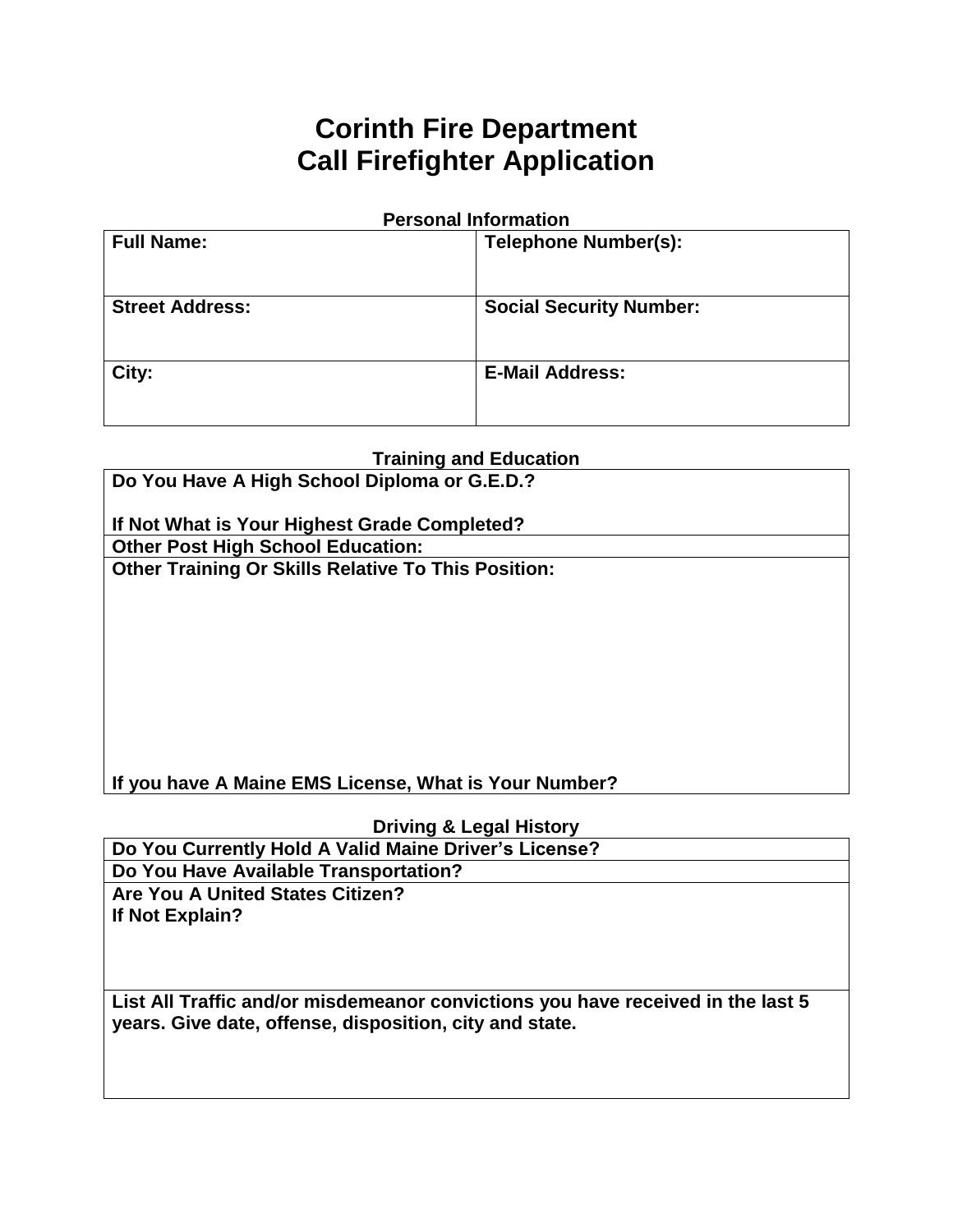**List All Felony convictions you have received in the last 10 years. Give date, offense, disposition, city and state.**

## **Employment History (Three Most Recent Positions, Including Current)**

| Employer(Name, Address, Phone #) | <b>Position Held and Dates Employed</b> |
|----------------------------------|-----------------------------------------|
| Employer(Name, Address, Phone #) | <b>Position Held and Dates Employed</b> |
| Employer(Name, Address, Phone #) | <b>Position Held and Dates Employed</b> |

## **Corinth Fire Department Release of Information**

| <b>Last Name:</b>         | <b>First Name:</b>                        |
|---------------------------|-------------------------------------------|
| <b>Middle Name:</b>       | Birth Name (If Different From Full Name): |
| Sex:<br>Male / Female     | Race:                                     |
| <b>Social Security #:</b> | Date of Birth:                            |
| Driver's License #:       | <b>Residence(s) Last 10 Years:</b>        |

**I,\_\_\_\_\_\_\_\_\_\_\_\_\_\_\_\_\_\_\_\_\_\_\_\_\_\_\_\_, do hereby authorize a review of and full disclosure of all record, or any part thereof, concerning myself, by and to ANY duly authorized agent of the Town of Corinth, whether the said records are public, private or confidential in nature.**

**The intent of this authorization is to give my consent for full and complete disclosure of the records of educational institutions' financial or credit institutions, including records of deposits, withdrawals, and balances of checking and savings accounts, and loans, and also the records of commercial or retail credit agencies (including credit reports and/or ratings); public utility companies, employment and pre-employment records, including background reports, efficiency ratings, complaints and grievances filed by or against me, and salary records; real estate and personal property tax records, and other financial records wherever filed; records of complaint, arrest, trial and or convictions for alleged or actual violations of law, including criminal, civil and/or traffic records; the results of any polygraph examinations; records of complaint; of a cival nature**